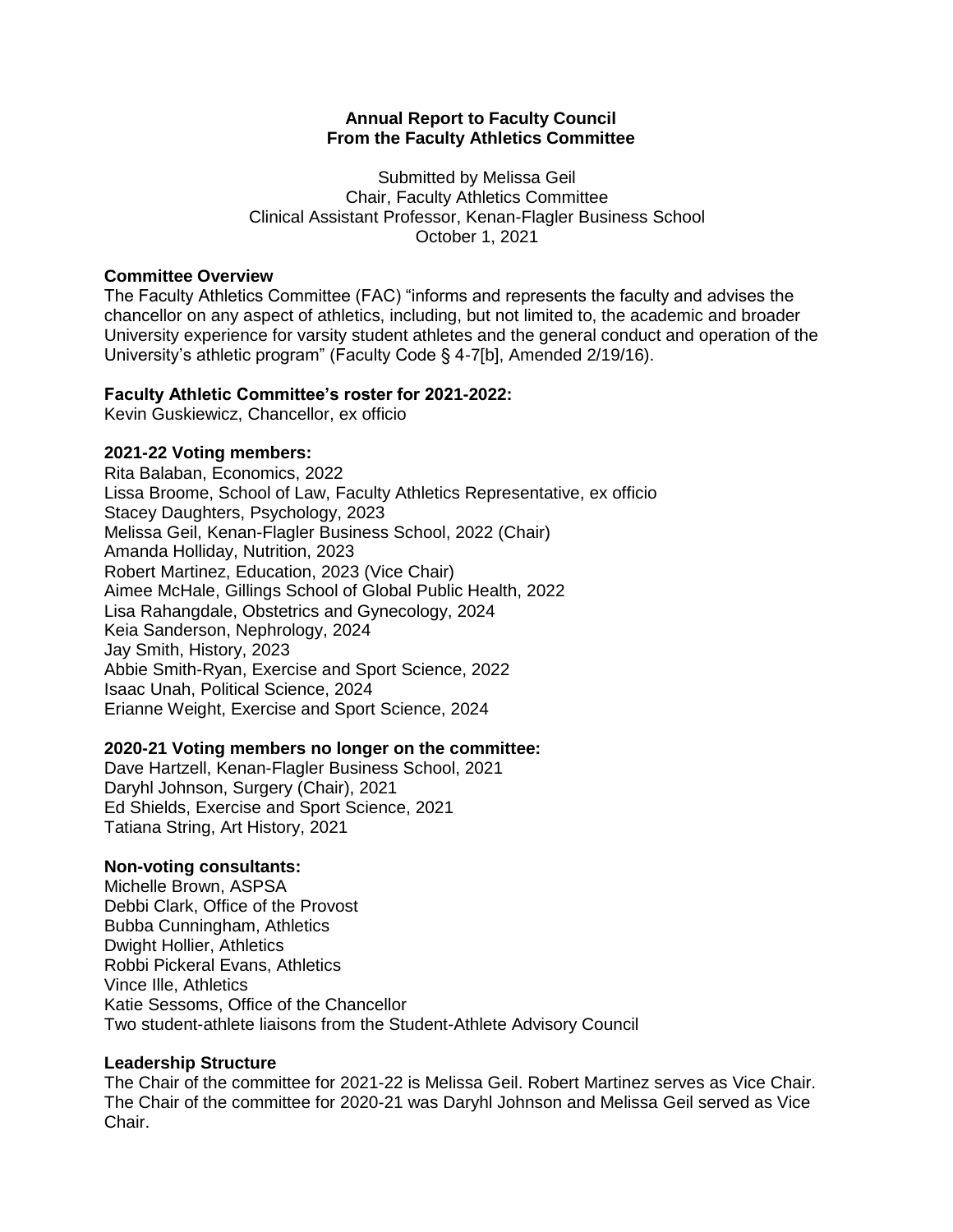# **Academic Processes for Student-Athletes**

In Fall 2013, Provost James W. Dean, Jr. and Director of Athletics Bubba Cunningham brought together a 10-person team of campus leaders to comprehensively document and assess all academic processes that affect student-athletes from the time that they are recruited until after they graduate. With Chancellor Carol L. Folt's support, Dean and Cunningham led the Student-Athlete Academic Initiative Working Group in this effort. The Working Group was charged to look holistically at academic processes for student athletes and improve student-athletes' experience at Carolina. The Working Group met at least once per month between November 2013 and March 2015. By summer 2015, the Working Group had documented, assessed and in some cases changed, a comprehensive set of 21 academic processes for student-athletes, from the time they are recruited until after they graduate. The Group considered and responded to more than 70 recommendations from nine reports about athletics and academics at UNC-Chapel Hill published during the previous four years. With leadership and coordination provided from the Provost's Office by Dr. Debbi Clarke, the Working Group compiled and posted its documentation of these processes FAC Onboarding Document – updated June 2019 at [http://apsa.unc.edu \(](http://apsa.unc.edu/)academic processes for student- athletes). The Working Group was then transitioned into the Process Review Group (PRG), with many of the same members, whose goal was to review each process over the course of a two-year period. The PRG met two or more times each semester to review and improve each of the processes through Spring 2018. In the summer of 2018, the PRG was sunset and the function of reviewing the academic processes on a regular basis was transferred to the FAC, with any recommended policy changes referred to the Executive Committee on Student-Athlete Academics.

Its members are:

Provost Bob Blouin Athletic Director Bubba Cunningham Faculty Athletics Representative Lissa Broome ASPSA Director Michelle Brown Senior Associate Athletics Director Vince Ille Senior Associate Athletics Director Dwight Hollier (Student-Athlete Health, Well-Being & Program Outreach) Associate Athletic Director for Compliance Marielle van Gelder Associate Provost Dr. Debbi Clarke